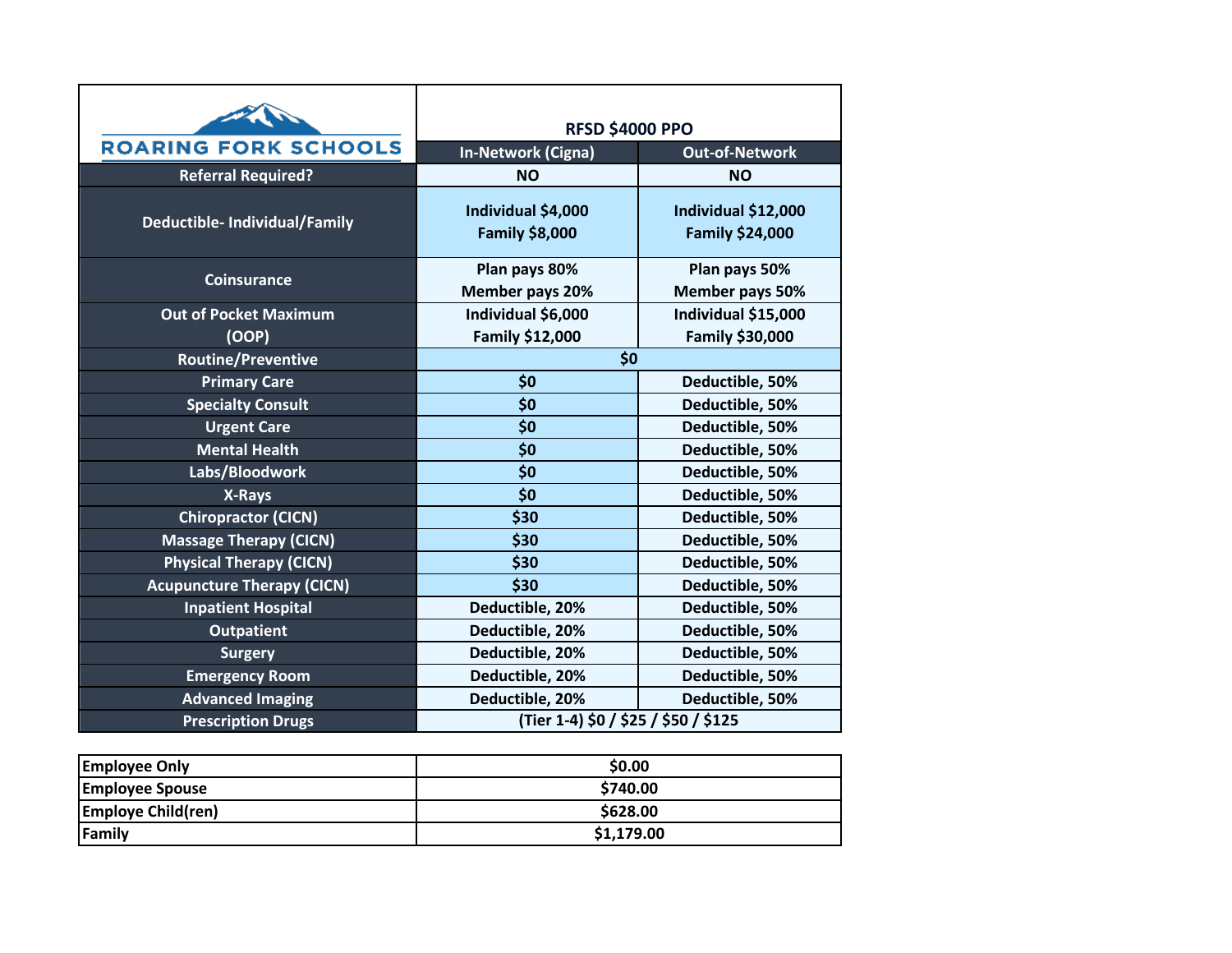| <b>ROARING FORK SCHOOLS</b><br><b>Referral Required?</b> | <b>RFSD \$5000 PPO</b><br>In-Network (Cigna)<br><b>NO</b> |
|----------------------------------------------------------|-----------------------------------------------------------|
| <b>Deductible- Individual/Family</b>                     | Individual \$5,000<br><b>Family \$10,000</b>              |
| Coinsurance                                              | Plan pays 80%<br>Member pays 20%                          |
| <b>Out of Pocket Maximum</b><br>(OOP)                    | Individual \$7,000<br>Family \$14,000                     |
| <b>Routine/Preventive</b>                                | \$0                                                       |
| <b>Primary Care</b>                                      | \$0                                                       |
| <b>Specialty Consult</b>                                 | \$0                                                       |
| <b>Urgent Care</b>                                       | \$0                                                       |
| <b>Mental Health</b>                                     | \$0                                                       |
| Labs/Bloodwork                                           | \$0                                                       |
| X-Rays                                                   | \$0                                                       |
| <b>Chiropractor (CICN)</b>                               | \$30                                                      |
| <b>Massage Therapy (CICN)</b>                            | \$30                                                      |
| <b>Physical Therapy (CICN)</b>                           | \$30                                                      |
| <b>Acupuncture Therapy (CICN)</b>                        | \$30                                                      |
| <b>Inpatient Hospital</b>                                | Deductible, 20%                                           |
| <b>Outpatient</b>                                        | Deductible, 20%                                           |
| <b>Surgery</b>                                           | Deductible, 20%                                           |
| <b>Emergency Room</b>                                    | Deductible, 20%                                           |
| <b>Advanced Imaging</b>                                  | Deductible, 20%                                           |
| <b>Prescription Drugs</b>                                | (Tier 1-4) \$0 / \$25 / \$50 / \$125                      |

| <b>Employee Only</b>      | \$0.00     |
|---------------------------|------------|
| <b>Employee Spouse</b>    | \$635.00   |
| <b>Employe Child(ren)</b> | \$516.00   |
| Family                    | \$1,015.00 |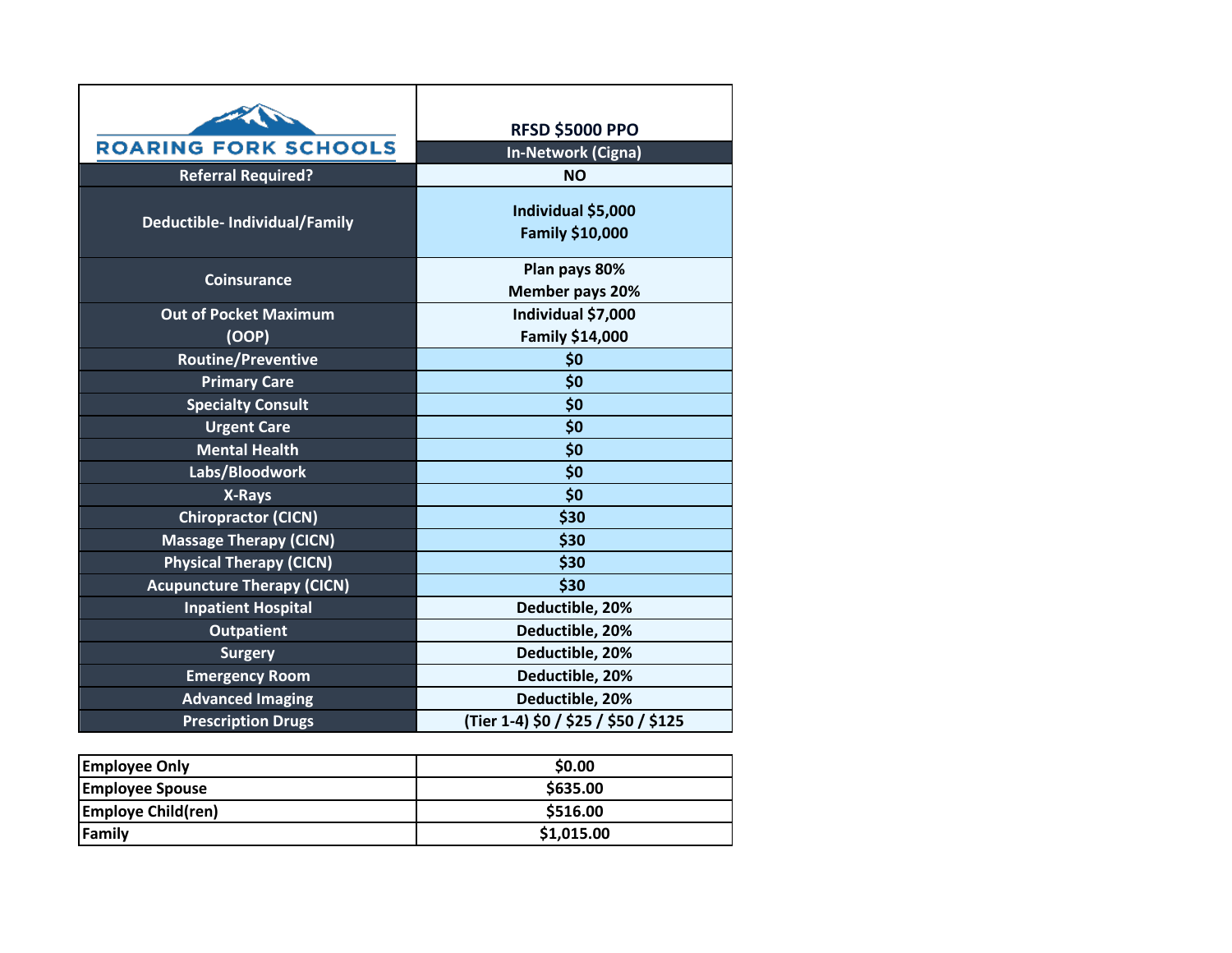| <b>ROARING FORK SCHOOLS</b>          | <b>RFSD \$6,500 PPO HSA</b>                  |                                               |
|--------------------------------------|----------------------------------------------|-----------------------------------------------|
|                                      | <b>In-Network (Cigna)</b>                    | <b>Out-of-Network</b>                         |
| <b>Referral Required?</b>            | <b>NO</b>                                    | <b>NO</b>                                     |
| <b>Deductible- Individual/Family</b> | Individual \$6,500<br><b>Family \$13,000</b> | Individual \$20,500<br><b>Family \$41,000</b> |
| <b>Coinsurance</b>                   | Plan pays 100%                               | Plan pays 50%                                 |
|                                      | Member pays 0%                               | Member pays 50%                               |
| <b>Out of Pocket Maximum</b>         | Individual \$6,500                           | Individual \$20,500                           |
| (OOP)                                | Family \$13,000                              | Family \$41,000                               |
| <b>Routine/Preventive</b>            | \$0                                          |                                               |
| <b>Primary Care</b>                  | Deductible, 0%                               | Deductible, 50%                               |
| <b>Specialty Consult</b>             | Deductible, 0%                               | Deductible, 50%                               |
| <b>Urgent Care</b>                   | Deductible, 0%                               | Deductible, 50%                               |
| <b>Mental Health</b>                 | Deductible, 0%                               | Deductible, 50%                               |
| Labs/Bloodwork                       | Deductible, 0%                               | Deductible, 50%                               |
| X-Rays                               | Deductible, 0%                               | Deductible, 50%                               |
| <b>Chiropractor (CICN)</b>           | Deductible, 0%                               | Deductible, 50%                               |
| <b>Massage Therapy (CICN)</b>        | Deductible, 0%                               | Deductible, 50%                               |
| <b>Physical Therapy (CICN)</b>       | Deductible, 0%                               | Deductible, 50%                               |
| <b>Acupuncture Therapy (CICN)</b>    | Deductible, 0%                               | Deductible, 50%                               |
| <b>Inpatient Hospital</b>            | Deductible, 0%                               | Deductible, 50%                               |
| <b>Outpatient</b>                    | Deductible, 0%                               | Deductible, 50%                               |
| <b>Surgery</b>                       | Deductible, 0%                               | Deductible, 50%                               |
| <b>Emergency Room</b>                | Deductible, 0%                               | Deductible, 50%                               |
| <b>Advanced Imaging</b>              | Deductible, 0%                               | Deductible, 50%                               |
| <b>Prescription Drugs</b>            | Deductible, 0%                               | Deductible, 50%                               |

| <b>Employee Only</b>      | \$0.00     |
|---------------------------|------------|
| <b>Employee Spouse</b>    | \$635.00   |
| <b>Employe Child(ren)</b> | \$516.00   |
| Family                    | \$1,015.00 |